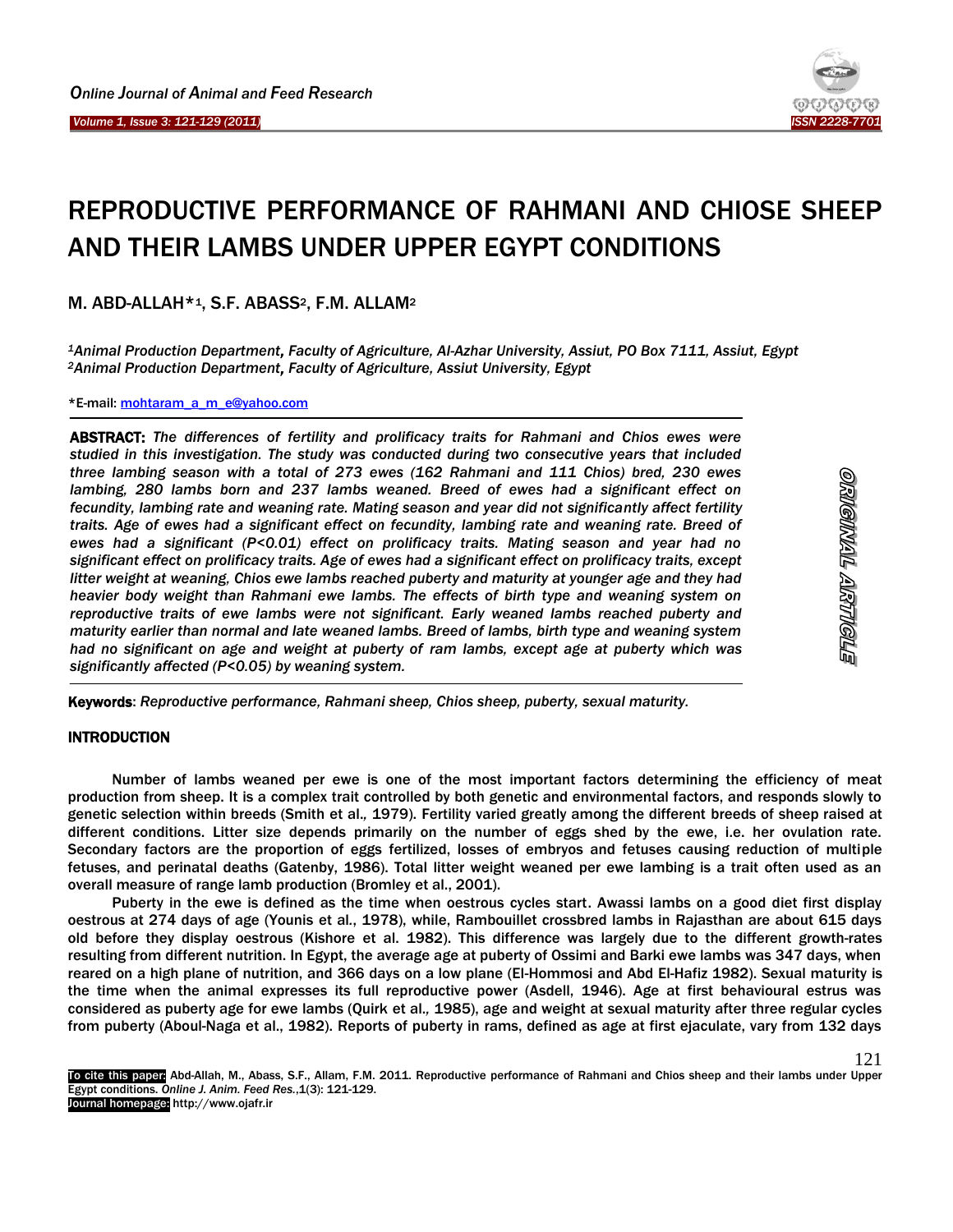for Tabasco [Pelibuey] x Dorset lambs on the high plateau in Mexico (Valencia et al., 1977) to as 738 days for  $\frac{3}{4}$ Rambouillet ¼ Malpura lambs in Rajasthan, India (Tiwari and Sahni, 1981). In Egypt, El-Tawel (1980), working on Ossimi and Saidi ram lambs, observed that average age at puberty was 324 and 368 days, respectively. Awassi sheep reached puberty at earlier age than Ossimi and Chios ram lambs. The results reported by Mohamed (1998) indicated that averages age and weight of Ossimi ram lambs at puberty were 376 days and 32.4 kg, respectively.

Objective of the study is to examine the effect of some factors such as lambing season, weaning system and age of ewes on reproductive performance in Rahmani and Chios sheep under the conditions of Upper Egypt.

#### MATERIALS AND METHODS

The present study was carried out during the period from Augusts–September 2005 to May-June 2008 at the Experimental Farm of Animal Production Department, Faculty of Agriculture, Al-Azhar University, Assiut. To assess the possible effect of season of birth, mating was planned in such a way that lambs would be born into the two main season (winter and summer). According to the mating practice of the station, breeding ewes were mated at the middle of the winter season (January-February) and at the beginning of the summer season (may-June) so that lambings could occur within the winter and summer season respectively. Mating started at the age of one year for the ewe lambs and 2 year for the rams. The system of three lambing season per two years was adopted. Mating per breeding season lasted for 45 days. Sires were randomly selected from rams kept for breeding purposes; the sires chosen were all over 45 kg and had at least two permanent teeth (incisors). Those selected were again physically checked for any scrotal deformity or any history of reproductive problems. Four rams per breed were then randomly picked for each mating season. Ewes within breed were assigned to sire groups by a stratified random sampling method taking body weight and parity into consideration.

#### Management of the flock

A total of 273 ewes (162 Rahmani and 111 Chios) were bred and housed under semi-open sheds which provided enough shade and ventilation in summer and protection from rain in winter. Lambs born were kept with their dams till weaning age. All ewes were grazing on Egyptian clover from December to May. During summer months they were fed on crop residues available besides the green maize (Darawa) in addition ewes were supplemented with pelleted concentrate mixture, starting with 0.5 kg / head / day and increased to 0.750 kg / head / day during late pregnancy and lactation periods. The concentrate pelleted diet containing (68% ground corn, 15% wheat bran, 15% decorticated cotton seed meal, 1.5% calcium carbonate, 0.5 % salt blocks minerals and vitamins mixture were also provided). However, fresh and clean water is available at all times. The flock was sheared twice yearly on April (spring) and September (autumn). They were subjected to routine vaccination program against infectious diseases (foot and mouth disease, Rift fever valley, sheep pox and clostridium disease). The flock was also injected or drenched against internal and external parasites.

## Reproductive performance of lambs

Ewe lambs of Rahmani and Chios breeds were born during winter 2006. At four months of age behavioral estrus was detected by introducing a sexually active ram twice daily to the ewe lambs, early in the morning and at 4 p.m. for a period of one hour each. Once the heat symptoms were observed, age and weight of the ewe lambs were recorded. After three regular cycles from the onset of estrus (maturity), length of estrus cycle was recorded (period from previous to next estrus). The age at first conception of each ewe was obtained by subtracting the gestation period from the age of the ewe at first lambing according to Tuah and Baah (1985). This method was adopted since it was not possible to determine the age at puberty by direct observation of first oestrus. Age at first lambing was computed as the average of the ages in days between birth and first lambing of all ewe lambs.

Ram lambs from both breeds were introduced into pens containing five adult females (with oestrus was observed in at least three of these five ewes) of their own breed for a period of 30 min. The manifestations of sexual behavior were observed and recorded. This procedure was repeated twice a week from week 16 to puberty which in the present study was defined as the first observed mounting with ejaculation. According to Belibasaki and Kouimtzis (2000). Age and weight at puberty of ram lambs was recorded.

Data were statistically analyzed using the GLM procedure of the SAS package, 8.1 version (SAS, 1996). Analysis was performed according to the following linear model:

 $Y_{ijklm} = \mu + B_i + MS_j + Y_k + A_l + e_{ijklm}$ 

Where:  $Y_{ijklm}$  = the trait of study,  $B_i$  = fixed effect of the j<sup>th</sup> breed (j = Rahmani and Chios ewes), MS<sub>j</sub>= fixed effect of the j<sup>th</sup> mating season (j = autumn, summer, winter),  $Y_k$ = fixed effect of the k<sup>th</sup> mating year (k = 2006, 2007),  $A_l$  = fixed

To cite this paper: Abd-Allah, M., Abass, S.F., Allam, F.M. 2011. Reproductive performance of Rahmani and Chios sheep and their lambs under Upper Egypt conditions. *Online J. Anim. Feed Res.*,1(3): 121-129. Journal homepage: http://www.ojafr.ir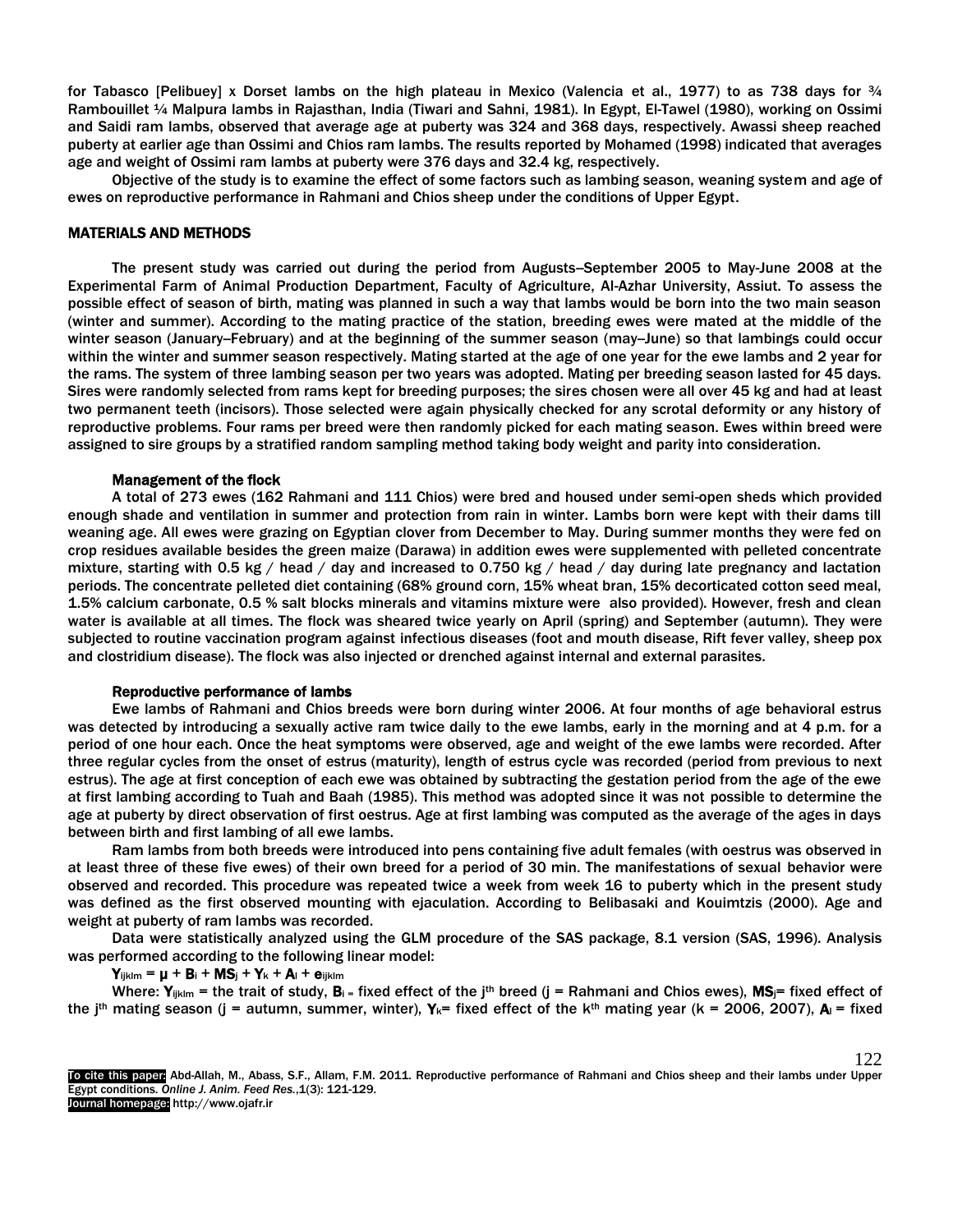effect of the I<sup>th</sup> age of dam (I = 1, 2, 3, 4 and 5) where.  $1 = 2$ yr-old or less,  $2 = \leq 3$ yr-old,  $3 = \leq 4$ yr-old,  $4 = \leq 5$ yr-old, and  $5 =$  > 5yr-old.,  $e_{ijklm}$ = effect of the m<sup>th</sup> random error.

## RESULTS AND DISCUSSION

# Reproductive performance of ewes:

## *Fertility traits*

Least squares means, analysis of variance and the significant levels for some factors affecting fertility traits are illustrated in Table (1).

The Chios ewes were slightly more fertile than Rahmani ewes, but the difference between breeds was not significant. On the other hand, significant (P<0.01) difference was found between both breeds regarding fecundity, lambing rate and weaning rate. The estimates of these parameters were 0.89 %, 88.14 % and 75.99 % for Rahmani ewes, and 1.19, 120 and 95.10 for Chios ewes, respectively. These results indicated that Rahmani ewes had lower fertility rate than Chios ewes. Increase fecundity in Chios than Rahmani ewes may be attributed to implying difference in ovulation rate that directly affects fecundity.

| Table 1 - Least-square means and their standard errors of some factors affecting fertility traits<br>of Rahmani and Chios ewes |     |                              |                              |                                |                                |  |  |  |
|--------------------------------------------------------------------------------------------------------------------------------|-----|------------------------------|------------------------------|--------------------------------|--------------------------------|--|--|--|
| <b>Items</b>                                                                                                                   |     | <b>Fertility traits</b>      |                              |                                |                                |  |  |  |
|                                                                                                                                | No  | <b>Fertility</b>             | <b>Fecundity</b>             | <b>Lambing rate</b>            | <b>Weaning</b><br>rate         |  |  |  |
| <b>Overall means</b>                                                                                                           | 273 | $0.87 \pm 0.14$              | $1.04 \pm 0.17$              | $104.8 \pm 21.28$              | $85.55 \pm 19.0$               |  |  |  |
| <b>Breed of ewes</b>                                                                                                           |     | <b>Ns</b>                    | $***$                        | $***$                          | $***$                          |  |  |  |
| Rahmani (R)                                                                                                                    | 162 | $0.86 \pm 0.03$              | $0.89 \pm 0.05$              | $88.14 \pm 5.49$               | $75.99 \pm 4.91$               |  |  |  |
| Chios (C)                                                                                                                      | 111 | $0.89 \pm 0.04$              | $1.19 \pm 0.05$              | $120.0 \pm 6.54$               | $95.10 \pm 5.84$               |  |  |  |
| <b>Mating season</b>                                                                                                           |     | <b>Ns</b>                    | <b>Ns</b>                    | <b>NS</b>                      | <b>Ns</b>                      |  |  |  |
| Autumn                                                                                                                         | 74  | $0.88 \pm 0.05$              | $1.04 \pm 0.06$              | $104.2 \pm 7.98$               | $81.89 \pm 7.13$               |  |  |  |
| <b>Summer</b>                                                                                                                  | 86  | $0.86 \pm 0.05$              | $1.05 \pm 0.06$              |                                | $86.06 \pm 6.47$               |  |  |  |
| Winter                                                                                                                         | 113 | $0.87 \pm 0.04$              | $1.03 \pm 0.05$              | $107.4 \pm 6.73$               | $88.69 \pm 6.01$               |  |  |  |
| <b>Mating year</b>                                                                                                             |     | <b>Ns</b>                    | <b>Ns</b>                    | <b>NS</b>                      | <b>Ns</b>                      |  |  |  |
| 2006                                                                                                                           | 160 | $0.87 \pm 0.03$              | $1.05 \pm 0.04$              | $102.4 \pm 5.14$               | $83.90 \pm 4.67$               |  |  |  |
| 2007                                                                                                                           | 113 | $0.87 \pm 0.04$              | $1.03 \pm 0.05$              | $107.4 \pm 6.40$               | $88.69 \pm 5.81$               |  |  |  |
| Age of ewes                                                                                                                    |     | <b>Ns</b>                    | $\star$                      | $\star$                        | $\star$                        |  |  |  |
| 2yr-old or less                                                                                                                | 77  | $0.76 \pm 0.06$ b            | $0.84 \pm 0.07$ b            | $82.99 \pm 8.69$ b             | $71.16 \pm 7.76$               |  |  |  |
| $≤3$ yr-old                                                                                                                    | 53  | $0.85 \pm 0.06$ ab           | $0.95 \pm 0.07$ ab           | $95.21 \pm 8.69$ ab            | $87.38 \pm 7.76$ ab            |  |  |  |
| $≤4$ yr-old                                                                                                                    | 53  | $0.89 \pm 0.06$ ab           | $0.98 \pm 0.07$ ab           | $98.18 \pm 8.69$ <sup>ab</sup> | $85.09 \pm 7.76$ ab            |  |  |  |
| ≤5yr-old                                                                                                                       | 45  | $0.88 \pm 0.06$ ab           | $1.14 \pm 0.08$ <sup>a</sup> | $118.5 \pm 9.78$ <sup>a</sup>  | $102.3 \pm 8.74$ <sup>a</sup>  |  |  |  |
| >5yr-old                                                                                                                       | 45  | $0.98 \pm 0.07$ <sup>a</sup> | $1.27 \pm 0.09$ <sup>a</sup> | $125.5 \pm 11.1$ <sup>a</sup>  | $81.86 \pm 9.95$ <sup>ab</sup> |  |  |  |

The Chios breed was superior (P<0.01) than Rahmani breed regarding lambing rate, probably due to its higher ovulation rate as postulated by Brown and Jackson (1995). The lower lambing rate in Rahmani ewes may be as a result of a higher prenatal mortality rate. Weaning rate of Rahmani ewes was significantly (P<0.01) lower than the Chios ewes, probably due to the fact Rahmani ewe produces less milk, hence less vigorous lambs being produced and having a poor mothering ability. Similar results were reported by Ahmed et al. (1992) in Barki ewes.

There was no significant difference between seasons of mating in fertility traits observed in this study. However, autumn season (September–October) was the best season in fertility (88%) compared to 86% in summer (May–Jun) and 87% in winter season (January–February). This finding is in agreement with those reported by Fahmy (1990), Marzouk and Mousa (1998) and Abd Allah (2005). Season of mating influenced fecundity insignificantly and litters were larger in the dry (summer) mating season than the autumn or wet (winter) mating season. Larger litters in the summer mating season may be due to the extra supplementation of concentrate mix to ewes during the dry season, which probably resulted in higher ovulation rates. Mating season affected the lambing rate and weaning rate significantly (P<0.01) and ewes lambing in winter season recorded a higher lambing rate and weaning rate than ewes lambing during autumn and summer seasons. The reason for this response was probably related to the fact that ewe lambing in the winter season had access to better quality and quantity feed during this season. The present results are partly consistent with those reported by Aboul-Naga et al., (1985) who found that the oestrous activity of some subtropical fat tailed sheep was the highest in

To cite this paper: Abd-Allah, M., Abass, S.F., Allam, F.M. 2011. Reproductive performance of Rahmani and Chios sheep and their lambs under Upper Egypt conditions. *Online J. Anim. Feed Res.*,1(3): 121-129. Journal homepage: http://www.ojafr.ir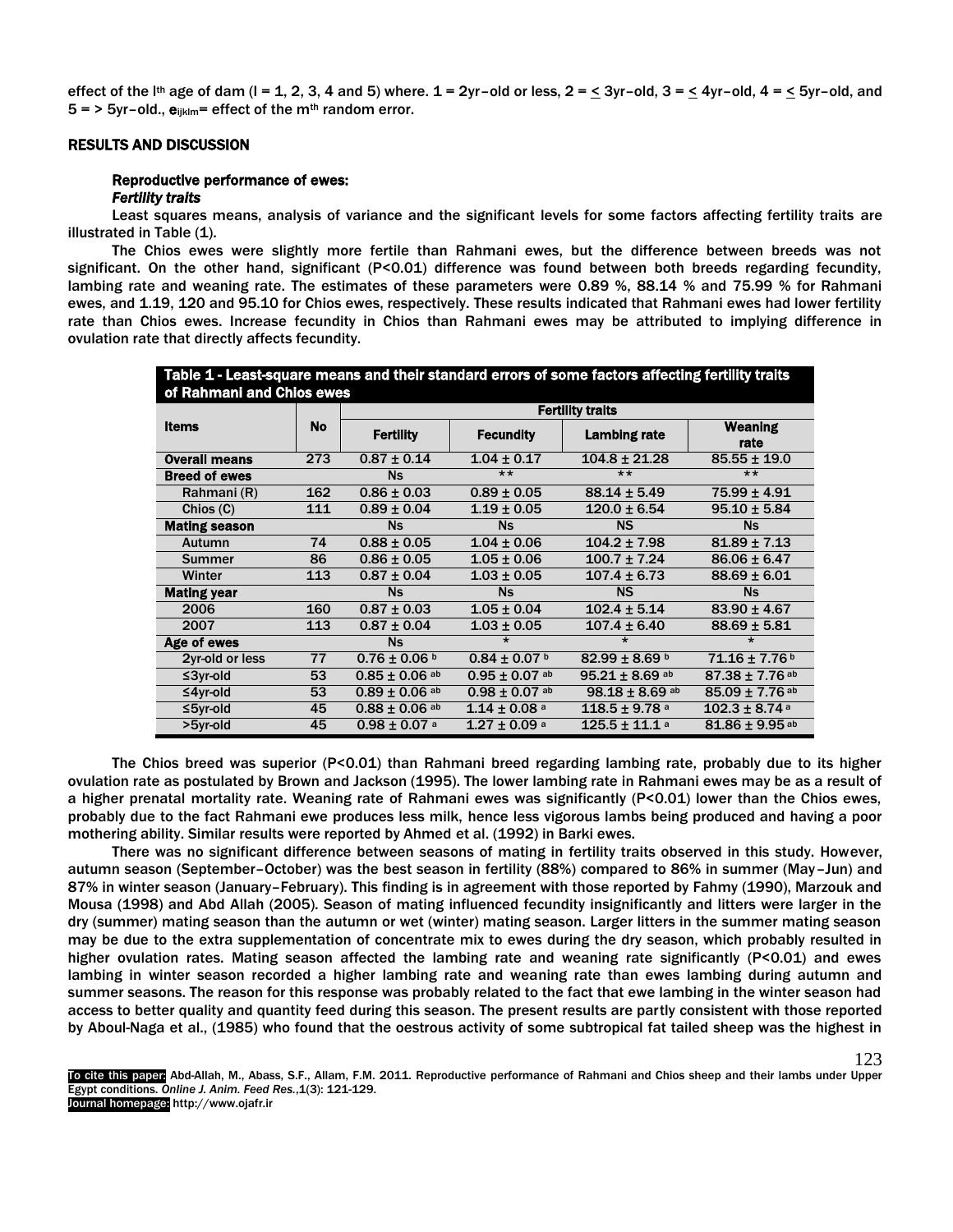autumn breeding and the lowest in early winter and late spring. In Egypt, Aboul-Naga et al., (1987) concluded that the local breeds showed oestrus activity around all the year without a clear anoestrus period, but with a drop during the period from February to July.

Results showed that mating year had no significant effect on fertility traits. These results are in agreement with the findings of Osinowo et al. (1992). Kilograms born or weaned per ewe exposed were not significantly affected by mating year. These estimates partly agree with those reported by (Morsy, 2002; Abd Allah, 2005 and Hamdon, 2005). Fertility traits tended to increase with advancing age of the ewes. The effect of age on fertility rate is in agreement with Mukasa and Lahlou-Kassi (1995), where the reproductive rate of older ewes was higher than that of younger ewes. Significant (P<0.05) increase in fecundity with increase age of ewes may result from an improved ovulation rate, uterine capacity or other maternal traits affecting the reproductive efficiency of the ewe (Fahmy, 1990). The improvement of lambing rate with an increase in ewe age may be due to the fact that, with the increase in the age of ewes, more ova are matured and the ewe's ability to maintain pregnancy Increases (Mukasa and Lahlou-Kassi, 1995). However, age of ewe affected weaning rate significantly (P<0.05) with older ewes (3 to 5 year) had higher weaning rates than younger ewes. This may be due to the high pre-weaning lamb mortality rate as a result of poor mothering ability and less milk production of the younger ewes.

## Prolificacy traits

Breed of ewes had a significant (P<0.01) effect on all prolificacy traits studied. The Chios ewes had a higher litter size at birth, litter size at weaning, litter weight at birth and litter weight at weaning than Rahmani ewes. Despite the expected higher lamb losses in the ewes with a higher litter size, Chios ewes had higher litter size weaned than the Rahmani breed, indicating the superiority of the Chios breed in prolificacy reflected in litter size at weaning. The results obtained of litter size at birth and litter size at weaning for Chios ewes were lower than those recorded by Marzouk (1997) who reported 1.53 for litter size at birth and 1.13 at weaning. In addition, Morsy (2002) found that values of litter size at birth and at weaning in Chios ewes were 1.52 and 1.3, respectively. The present results were higher than those reported by Hamdon (2005) who found values of litter size at birth and at weaning for Chios ewes of 1.3 and 0.89, respectively. The estimates of litter size at birth of Rahmani ewes were approximately similar to those reported by Abd Allah (2005). Which results of the present study follow the same trend as reported in the literature by Ahmed *et al.,* (1992), Morsy (2002), Abd Allah (2005) and Hamdon (2005) who reported that genotype of ewe affected all prolificacy traits studied significantly.

There was no significant effect of lambing season on prolificacy traits. However, ewes lambed in Oct-Nov season had slightly higher litter size at birth than ewes lambed in Feb-Mar or June-July seasons. In contrast, ewes lambed in Feb-Mar season had a slightly higher litter weight at birth and at weaning than ewes lambed in Oct-Nov or June-July seasons. Feb-Mar lambing season was the best season by considering values of litter weight at birth and litter weight at weaning as compared with either Oct-Nov or June-July lambing seasons (4.33 vs. 4.28 & 4.13 kg) and (19.99 vs. 19.36 & 19.89 kg), respectively. These results are in agreement with Maharem (1996), Barghout (2000) and Morsy (2002) who reported that lambing season had no significant effect on each of litter size at birth, litter size at weaning, litter weight at birth and litter weight at weaning.

No significant differences in prolificacy traits have been observed between both lambing years. Similar results were obtained by Sallam et al. (1987) and Ahmed et al. (1992) who reported that year of breeding had no significant effect on prolificacy traits.

Litter size at birth and litter size at weaning were influenced significantly (P<0.05) by ewe age at mating. Highly significant (P<0.01) effect of ewe age on litter weight at birth was also observed, but no significant effect was observed on litter weight at weaning. These results may be attributed to significant increase in litter size as ewe advance in age due to the higher increase in ovulation rate, which was strongly correlated with litter size, (Mukasa and Lahlou-Kassi, 1995). These results can be due to the fact that older ewes (4 years old) had mature body size and better conformation. These provide higher ovulation rate and convenient uterus cavity that increase percentage of twins. These results are in good agreement with those reported by Hamdon (2005) who reported that the effect of ewe age at mating on prolificacy traits were highly significant. Abd Allah (2005) reported that age of ewes had no significant effect on litter size at birth.

Ewes aged 5 year-old or more had the highest value of litter weight at birth and litter weight at weaning than younger ewes. Presumably, the nursing ability as well as the milk production merit is stronger in the older ewes than younger ones. These results follow the same trend reported by Maharem (1996) that litter weight at birth and litter weight at weaning tended to increase with age of the ewe up to 5 years and then decreased with advancing age. Morsy (2002) found that age of ewe had a significant effect either on litter size at birth and at weaning or litter weight at birth and at weaning.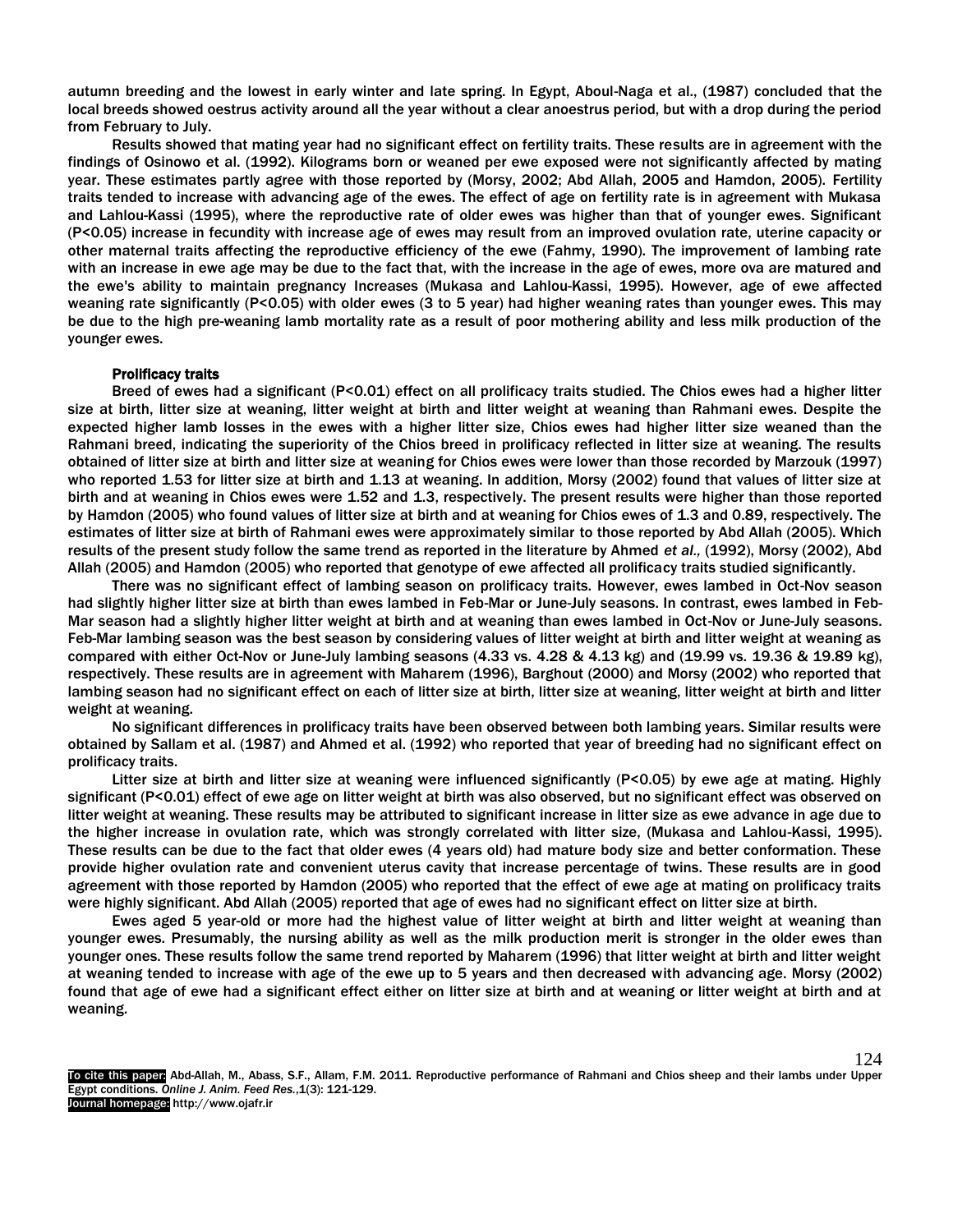|                                                        | N   | <b>Prolificacy traits</b>    |                               |                              |                                             |  |
|--------------------------------------------------------|-----|------------------------------|-------------------------------|------------------------------|---------------------------------------------|--|
| <b>Items</b>                                           |     | Litter size at birth         | <b>Litter size at</b>         | Litter weight at             | Litter weight at<br>$w$ eaning <sup>1</sup> |  |
|                                                        |     |                              | weaning                       | <b>birth</b>                 |                                             |  |
| <b>Overall means</b>                                   | 230 | $1.20 \pm 0.15$              | $1.01 \pm 0.19$               | $4.25 \pm 1.21$              | $19.75 \pm 5.39$                            |  |
| <b>Breed of ewes</b>                                   |     | $***$                        | $***$                         | $**$                         | $***$                                       |  |
| Rahmani (R)                                            | 139 | $1.03 \pm 0.04$              | $0.89 \pm 0.05$               | $3.73 \pm 0.10$              | $17.63 \pm 0.51$                            |  |
| Chios(C)                                               | 91  | $1.37 \pm 0.05$              | $1.13 \pm 0.06$               | $4.77 \pm 0.14$              | $21.87 \pm 0.69$                            |  |
| <b>Mating season</b>                                   |     | <b>Ns</b>                    | <b>Ns</b>                     | <b>Ns</b>                    | <b>Ns</b>                                   |  |
| Autumn                                                 | 65  | $1.19 \pm 0.06$              | $0.96 \pm 0.07$               | $4.33 \pm 0.17$              | $19.99 \pm 0.82$                            |  |
| Summer                                                 | 73  | $1.22 \pm 0.05$              | $1.03 \pm 0.07$               | $4.28 \pm 0.14$              | $19.36 \pm 0.68$                            |  |
| Winter                                                 | 92  | $1.19 \pm 0.05$              | $1.03 \pm 0.06$               | $4.13 \pm 0.13$              | $19.89 \pm 0.60$                            |  |
| <b>Mating year</b>                                     |     | <b>Ns</b>                    | <b>Ns</b>                     | <b>Ns</b>                    | <b>Ns</b>                                   |  |
| 2006                                                   | 138 | $1.20 \pm 0.04$              | $0.97 \pm 0.05$               | $4.23 \pm 0.14$              | $19.33 \pm 0.68$                            |  |
| 2007                                                   | 92  | $1.19 \pm 0.04$              | $1.06 \pm 0.06$               | $4.12 \pm 0.13$              | $20.00 \pm 0.61$                            |  |
| Age of ewes                                            |     | $\star$                      | $\star$                       | $***$                        | <b>Ns</b>                                   |  |
| 2yr-old or less                                        | 57  | $1.10 \pm 0.06$ b            | $0.94 \pm 0.08$ b             | $3.73 \pm 0.17$ b            | $19.95 \pm 0.79$ ab                         |  |
| $≤3$ yr-old                                            | 44  | $1.13 \pm 0.06$ ab           | $1.04 \pm 0.08$ <sup>ab</sup> | $4.10 \pm 0.18$ ab           | $18.94 \pm 0.85$ <sup>a</sup>               |  |
| $≤4$ yr-old                                            | 47  | $1.10 \pm 0.06$ b            | $0.95 \pm 0.08$ b             | $4.14 \pm 0.18$ ab           | $18.98 \pm 0.84$ <sup>ab</sup>              |  |
| $≤5$ γr-old                                            | 41  | $1.35 \pm 0.07$ <sup>a</sup> | $1.24 \pm 0.09$ <sup>a</sup>  | $4.77 \pm 0.21$ <sup>a</sup> | $20.53 \pm 0.94$ b                          |  |
| >5yr-old                                               | 41  | $1.31 \pm 0.08$ ab           | $0.85 \pm 0.10$ b             | $4.52 \pm 0.21$ ab           | $21.36 \pm 1.07$ ab                         |  |
| <sup>1</sup> Litter weight at weaning (at 3 month old) |     |                              |                               |                              |                                             |  |

Table 2 - Least-square means and their standard errors of some factors affecting prolificacy traits of Rahmani and Chios ewes

# Reproductive performance of lambs

## *Puberty and sexual maturity of ewe lambs*

The breed of ewe lambs had a significant effect on age (P<0.01) and weight (P<0.05) at puberty. Chios ewe lambs reached puberty at younger ages and heavier weights (275.1day and 32.28 kg) than Rahmani ewe lambs (Table 3). These results conformed to those reported by Mousa (1991) and Hassan, *et al*. (2002) who found that Chios lambs reached puberty at younger ages than Awassi and Ossimi ewe lambs. Similar results were recorded by Michailidis (1985) who found that age at puberty was (243-290 days) which breed. The average puberty age reported in the present study (298.9 day) of Rahmani ewe lambs was very near to that previously reported by Aboul-Naga, *et al.* (1982) who obtained age and weight at puberty in Rahmani ewe lambs of 300.9 day and 34.1 kg, respectively. Such differences may be attributed to flock differences, location, as well as nutrition.

The effect of breed on age at maturity was highly significant (P<0.01). Chios lambs reached maturity significantly at younger age (329.1 vs. 352.9 day) and they were insignificantly heavier than Rahmani ewe lambs. Fahmy (1990) reported that breed had a significant effect on maturity in Finnsheep, Suffolk and Booroola ewe lambs. However, Attallah (1993) reported that breed of lambs had no significant effect on age at maturity, while the effect of breed on body weight at maturity was significant (P<0.05).

There was no significant difference in gestation length between Rahamni and Chios ewe lambs. Moreover, breed of lambs had a significant (P<0.01) on age at first lambing. Chios ewe lambs reached age at first lambing at younger ages (477 day) than Rahmani ewes (501.1 day). Age at first lambing of Djallonke sheep was 408 days obtained by Oppong-Anane, (1971), 575 days by Fall et al., (1982) and 638 days by Tuah and Baah, (1985). Generally, the effect of breed on estrous cycle length was significant (P<0.05), Chios ewe lambs had shorter estrous cycle length than Rahmani ewe lambs by 1.15 days.

Generally, the effect of birth type on age and weight at first estrus (puberty), age and weight at maturity was not significant (Table 3). Also, type of birth had no significant effect on gestation length, age at first lambing and estrus cycle length. This could be attributed to the variation in body weight between single and twin ewe lambs. These observations are in agreement with the findings of Mousa (1991) who reported a no significant effect on both pubertal age and pubertal weight. Hamdon (2005) reported that type of birth had no significant effect on age and weight at puberty.

Age at weaning had no significant on reproductive performance of ewe lambs, the early weaned ewe lambs attained puberty 8.7 and 11.1 day earlier than their contemporaries that weaned normally or late. This result is in agreement with those reported by Roux et al., (1978) on Karakul sheep, who found that early weaning did not increase the age at which lambs reached puberty. The results of this study were also in agreement with those reported by Aboul-Naga et al., (1982) and Mohamed (1986) on Rahmani and Barki ewe lambs, respectively.

To cite this paper: Abd-Allah, M., Abass, S.F., Allam, F.M. 2011. Reproductive performance of Rahmani and Chios sheep and their lambs under Upper Egypt conditions. *Online J. Anim. Feed Res.*,1(3): 121-129. Journal homepage: http://www.ojafr.ir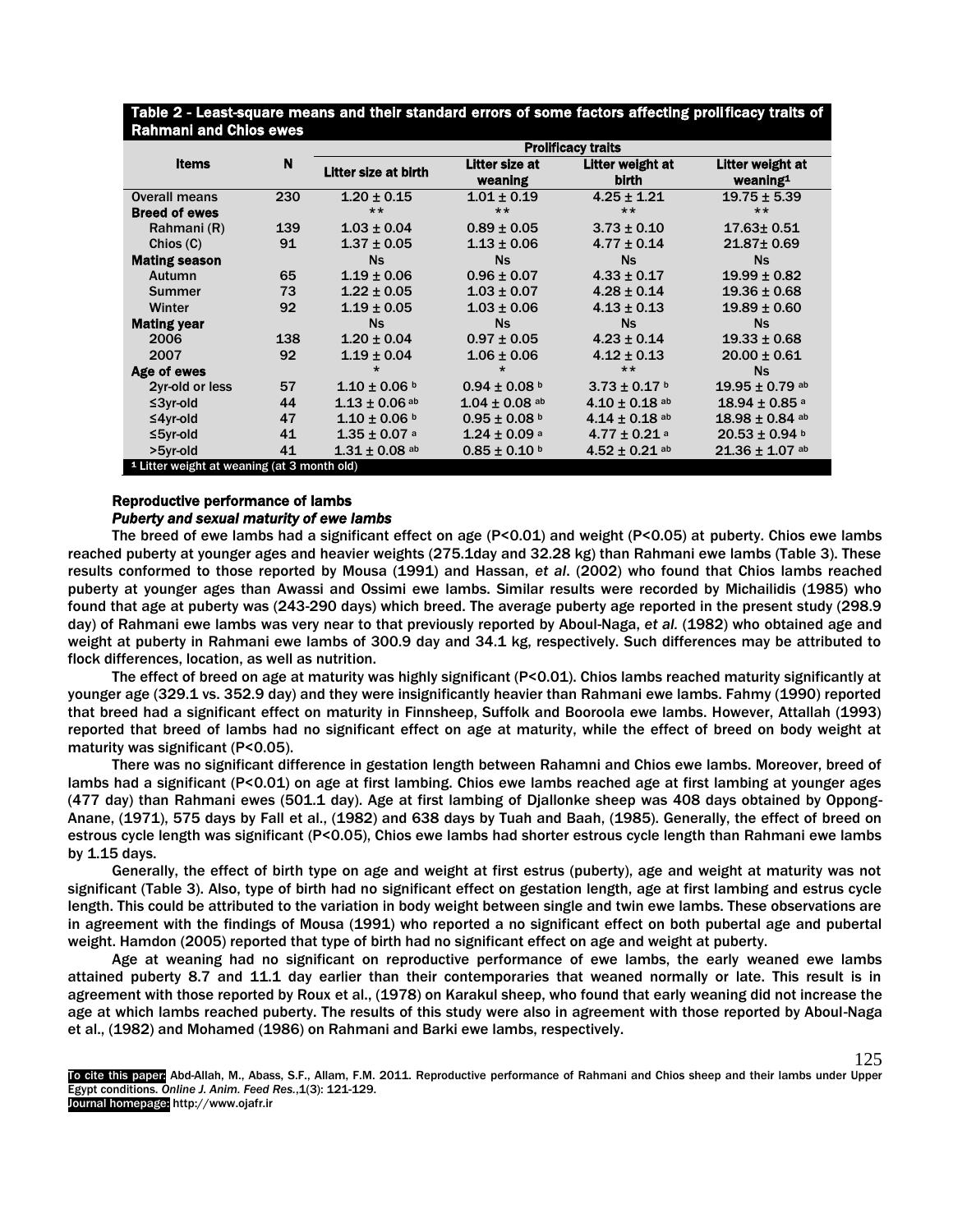| Sources of<br>variation  | <b>Ewe lambs</b>           |                                     |                                 |                                      |                                     |                                  | <b>Ram lambs</b>                 |                                      |                                                |
|--------------------------|----------------------------|-------------------------------------|---------------------------------|--------------------------------------|-------------------------------------|----------------------------------|----------------------------------|--------------------------------------|------------------------------------------------|
|                          | Age at<br>puberty<br>(day) | <b>Weight at</b><br>puberty<br>(kg) | <b>Age at Maturity</b><br>(day) | Weight at<br><b>Maturity</b><br>(kg) | <b>Gestation</b><br>length<br>(day) | Age at first<br>lambing<br>(day) | Oestrus cycle<br>length<br>(day) | Age at first<br>ejaculation<br>(day) | <b>Weight at first</b><br>ejaculation<br>(day) |
| Overall mean             | $287.0 \pm 11.7$           | $31.6 \pm 1.72$                     | $341.0 \pm 11.7$                | $35.0 \pm 2.89$                      | $148.9 \pm 3.12$                    | $483.7 \pm 12.9$                 | $17.57 \pm 1.19$                 | $324.0 \pm 28.48$                    | $36.65 \pm 2.45$                               |
| <b>Breed of lambs</b>    | $***$                      | $\star$                             | $***$                           | <b>Ns</b>                            | <b>Ns</b>                           | $***$                            | $\star$                          | <b>Ns</b>                            | <b>Ns</b>                                      |
| Rahmani                  | $298.9 \pm 3.83$           | $30.92 \pm 0.57$                    | $352.9 \pm 3.83$                | $34.41 \pm 0.56$                     | $149.6 \pm 1.14$                    | $501.1 \pm 4.72$                 | $18.14 \pm 0.39$                 | $328.5 \pm 7.78$                     | $36.0 \pm 0.76$                                |
| <b>Chios</b>             | $275.1 \pm 3.26$           | $32.28 \pm 0.48$                    | $329.1 \pm 3.26$                | $35.58 \pm 0.47$                     | $148.2 \pm 1.03$                    | $477.0 \pm 4.26$                 | $16.99 \pm 0.33$                 | $319.4 \pm 12.1$                     | $37.3 \pm 1.04$                                |
| <b>Type of birth</b>     | <b>Ns</b>                  | <b>Ns</b>                           | <b>Ns</b>                       | <b>Ns</b>                            | <b>Ns</b>                           | <b>Ns</b>                        | <b>Ns</b>                        | <b>Ns</b>                            | <b>Ns</b>                                      |
| Single                   | $285.5 \pm 4.92$           | $32.04 \pm 0.38$                    | $339.5 \pm 4.92$                | $35.44 \pm 0.38$                     | $148.3 \pm 0.75$                    | $490.3 \pm 3.08$                 | $17.45 \pm 0.27$                 | $317.6 \pm 11.1$                     | $37.0 \pm 0.86$                                |
| <b>Twins</b>             | $288.5 \pm 2.58$           | $31.16 \pm 0.73$                    | $342.5 \pm 2.58$                | $34.56 \pm 0.72$                     | $149.5 \pm 1.56$                    | $487.8 \pm 6.45$                 | $17.69 \pm 0.50$                 | $330.4 \pm 9.98$                     | $36.2 \pm 0.96$                                |
| <b>Weaning</b><br>system | <b>Ns</b>                  | <b>Ns</b>                           | <b>Ns</b>                       | <b>Ns</b>                            | <b>Ns</b>                           | <b>Ns</b>                        | <b>Ns</b>                        | $\star$                              | <b>Ns</b>                                      |
| Early                    | $280.4 \pm 4.28$           | $31.99 \pm 0.63$                    | $334.4 \pm 4.18$                | $35.76 \pm 0.62$                     | $149.9 \pm 1.52$                    | $480.8 \pm 6.26$                 | $17.78 \pm 0.44$                 | $298.3 \pm 12.0^b$                   | $37.8 \pm 1.04$                                |
| <b>Normal</b>            | $289.1 \pm 3.38$           | $31.53 \pm 0.50$                    | $343.1 \pm 3.38$                | $34.97 \pm 0.49$                     | $148.5 \pm 1.01$                    | $492.6 \pm 4.17$                 | $17.69 \pm 0.36$                 | $333.2 \pm 13.0$ ab                  | $35.4 \pm 1.12$                                |
| Late                     | $291.5 \pm 4.18$           | $31.28 \pm 0.62$                    | $345.5 \pm 4.28$                | $34.27 \pm 0.61$                     | $148.4 \pm 1.14$                    | $493.8 \pm 4.71$                 | $17.23 \pm 0.43$                 | $340.4 \pm 10.8$ a                   | $36.6 \pm 0.93$                                |

To cite this paper: Abd-Allah, M., Abass, S.F., Allam, F.M. 2011. Reproductive performance of Rahmani and Chios sheep and their lambs under Upper Egypt conditions. *Online J. Anim. Feed Res.*,1(3): 121-129. Journal homepage: http://www.ojafr.ir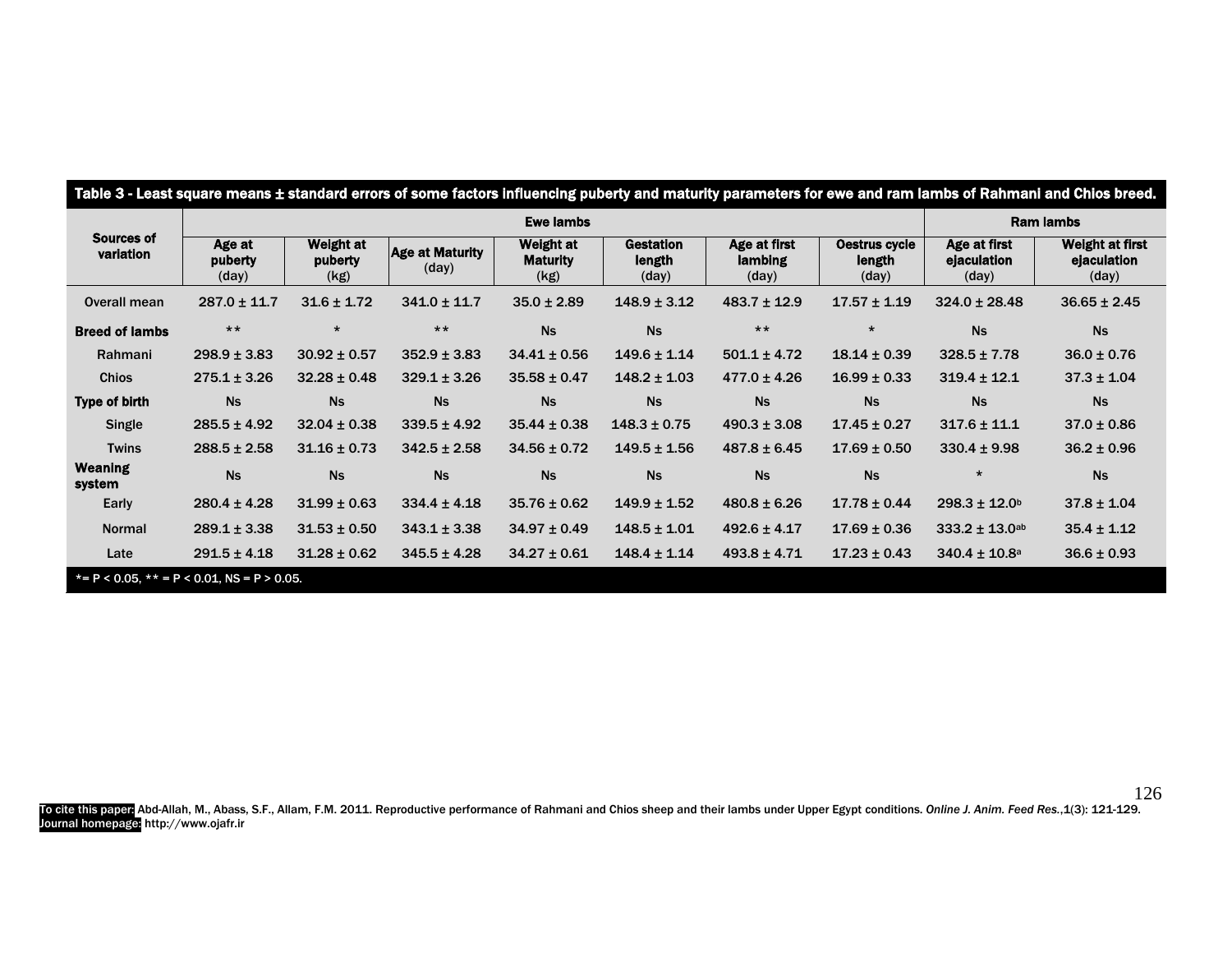The effect of age at weaning on age and weight at maturity was not significant. Ewe lambs of the early weaned group were not significantly younger (334.4 day) and heavier (35.76 kg) at maturity than those of the normal and late weaned groups. Similar results were reported by Mohamed (1986) in Barki ewe lambs, stating that the effect of age at weaning on age at maturity was not significant. Also, Attallah (1993) found that the effect of age at weaning on age at maturity was not significant. On the other hand, Aboul-Naga *et al* (1982) reported a significant effect of age at weaning on age at maturity of Rahmani ewe lambs. In the present study, early weaned lambs reached age at first lambing earlier by (12- 13 days) than normal and late weaned ewe lambs, but the differences was not statistically significant. Also, age at weaning had no significant effect on estrous cycle length of ewe lambs. This result was in agreement with those reported by Attallah (1993) who found that age at weaning had no significant effect on estrous cycle length of ewe lambs.

### Age and weight at puberty of ram lambs:

The Chios ram lambs performed their first ejaculation at a slightly older age and heavier weight than Rahmani ram lambs. They showed better performance in terms of pubertal weight and age than Rahmani ram lambs, possibly due to slower growth rates (Aboul-Ela and Chemineau, 1988). Variation in pubertal age and weight within each breed was low.

Single born lambs reached puberty at younger age (317.6 vs. 330.4 days) and heavier body weight (37.3 vs. 36.0 kg) at first ejaculation than twins born lambs. Results obtained in Table (3) show that the difference in age at first ejaculation (puberty) between early, normal and late weaned ram lambs was a significant (P<0.05). Moreover, weight at first ejaculation did not differ significantly between the early, normally and late weaned ram lambs of both Rahmani and Chios. Early weaned ram lambs reached puberty at younger age (298.3 day) compared to normal and late weaning (333.2 and 340.4 day, respectively). Also early weaned lambs had heavier body weight (37.8 kg) than those normally (35.4 kg) and late weaned (36.6 kg) ram lambs.

These values were lower than those recorded by Mousa (1991) who indicated that the averages age at puberty for Ossimi and Chios were 296.8 and 334.9 days, respectively. Mohamed (1998) found that averages of age and weight of Ossimi ram lambs at puberty were 330 days and 38 kg. These results were higher than those recorded by Ali and El-Saidy (2003) who reported averages of age and weight of (½ Rahmani ½ Romanove) were 245 days and 38 kg at puberty. The results obtained by Hamdon (2005) for average age and weight of Farafra ram lambs at first ejaculation were approximately similar in magnitude, being (329.17 days and 36.19 kg).

## **CONCLUSSION**

Chios ewes in this study had higher fertility, prolificacy, and total lamb weight weaned per ewe than did Rahmani ewes. It can be concluded from the present results that crossing the local subtropical fat-tailed Rahmani sheep with the mutton prolific Chios may improve lamb production from the local sheep. In the present study, Chios lambs reached puberty, maturity and age at first lambing at a younger age and heavier weight than Rahmani ewe lambs. Early weaning had no deleterious effect on lamb performance either in weight or in age at puberty and maturity. Early weaning is therefore recommended.

#### REFERENCES

Abd-Allah M (2005). Effects of crossbreeding between Chios and Rahmani sheep on some productive and reproductive traits. M. Sc. Thesis, Faculty of Agriculture El-Minia University.

- Aboul-Ela MB and Chemineau P (1988). Seasonality of reproductive activity in native sheep and goat breeds and their crosses with introduced breeds. In: Aboul-Naga A M (ed), *small ruminants research and development In the Near East*. Proceeding of a workshop held in Egypt, Cairo, 2-4 November1988. IDRC (International Development Research Center), Ottawa, Canada. PP. 74-87.
- Aboul-Naga AM, Siwdan F, Shalaby TH and Abbas A (1982). Growth and puberty performance in early weaned Rahmani ewe lambs. 6<sup>th</sup> Int. Conf. Animal & Poultry Production, Zagazig, Egypt, September 21-23, 201-215.
- Aboul-Naga AM, Aboul-Ela MB and Mansour H (1987). Seasonality of breeding activity in subtrobical Egyptain sheep breeds. 38th Annual Meeting EAAP, Lisbon, Portugal.
- Ahmed AM Galal ESE and Younis AA (1992). Estimates of productive and reproductive performance of commercial flock of Barki sheep. Egyptian. Journal of Animal Production, 29(1): 109-122.
- Ali MF and El-Saidy B E (2003). the effect of feeding dried sugar beet tops on the productive and reproductive performance of ram lambs. Journal Agriculture Science. Mansoura University, 28(8): 5969-5983.

Asdell SA (1946). Patters of mammalian reproduction. Comstock Publishing Co., New York.

Attallah MAM (1993). Effect of weaning system and lambing season on puberty and sexual maturity in sheep. M.Sc. Thesis, Faculty of Agriculture, Al-Azhar University.

To cite this paper: Abd-Allah, M., Abass, S.F., Allam, F.M. 2011. Reproductive performance of Rahmani and Chios sheep and their lambs under Upper Egypt conditions. *Online J. Anim. Feed Res.*,1(3): 121-129. Journal homepage: http://www.ojafr.ir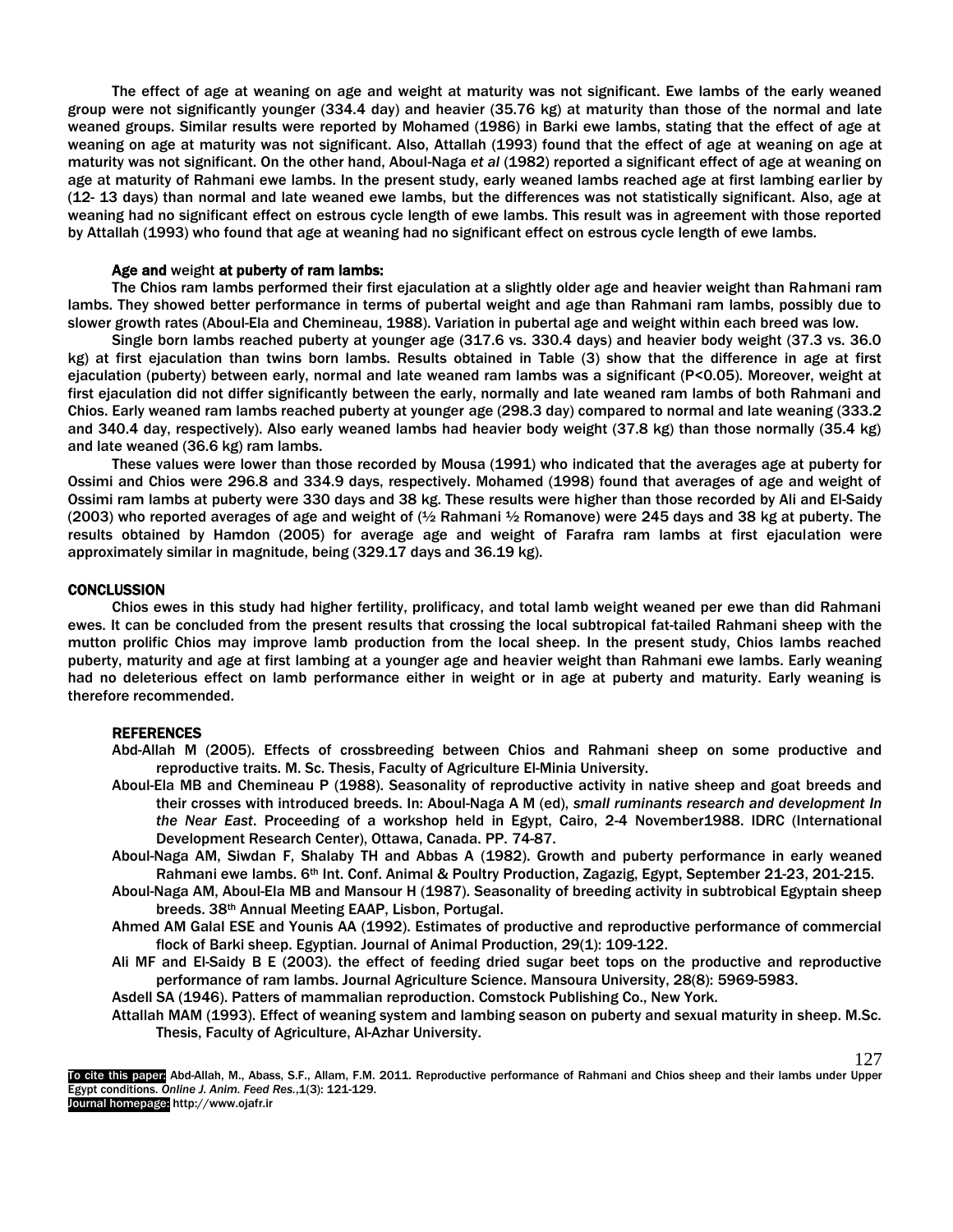Barghout AA (2000). Reproductive performance of a commercial flock of subtropical Neimi sheep in Saudi Arabia. Journal Agriculture Science. Mansoura University, 25(8): 4957-4966.

- Belibasaki S and Kouimtzis S (2000). Sexual activity and body and testis growth in pubertal ram lambs of Friesland, Chios, Karagouniki and Serres dairy sheep in Greece. Small Ruminant Research, 37: 109- 113.
- Bromley, CM, Van Vleck LD and Snowder GD (2001). Genetic correlations for litter weight weaned with growth, prolificacy, and wool traits in Columbia, Polypay, Rambouillet, and Targhee sheep. J. Anim. Sci. 79: 339-346.
- Brown MA and Jackson WG (1995). Ewe productivity and subsequent preweaning lamb performance in St. Croix bred at different times during the year. Journal Agriculture Science, 73: 1258-1263.
- El-Hommosi FF and Abd El-Hafiz GE (1982). Reproductive performance of Ossimi and Saidi sheep under two pubertal planes of nutrition, Assiut Veterinary Journal, 10 (19): 61-66.
- El-Tawel SH (1980). Physiological and Histological on two strains of Egyption sheep. M.Sc. Theses, Assiut University, Egypt.
- Fahmy MH (1990). Development of DLS breed of sheep: Genetic and phenotypic parameters of date of lambing and litter size. Canadian Journal Agriculture Science, 70, 771-778.
- Fall A, Diop M, Sandford J, Wissocq YJ, Durkin J and Trail JC M (1982). Evaluation of the productivities of Djallonké sheep and N'dama cattle at the Centre de Recherches Zootecniques, Kolda, Senegal. Research Report No.3. International Livestock Centre for Africa, Published by KCA, Addis Ababa, Ethiopia
- Gatenby RM (1986). Sheep production in the Tropics and Sub-Tropics. In Tropical Agriculture Series 351. CTA, The Netherlands. Longman Group Limited.
- Hassan F, Mousa MT, Aboul-Naga AM, El-Hommosi F and Abd El-Hafez G (2002). Puberty and early mating performance in subtropical fat-tailed sheep and their crosses. International Livestock Center. http//www.fao.org/wairdocs/ilri/x5472bod.htm, date: 19.12.2002
- Hamdon HAM (2005). productive and reproductive traits of Chios and Farafra sheep under subtropical Egyptian conditions. Ph.D. Thesis. Faculty of Agriculture Assiut University, Egypt.
- Kishore K, Gour D, Rawat PS and Malik RC (1982). A study of some reproductive traits of Avikalin and Avivastra ewes and factors affecting them, *Cheiron* 12:257-260.
- Maharem GM (1996). The productive performance of Awassi, Barki sheep and their cross under Egyptian northwest coastal environment. Ph.D. Thesis, Faculty of Agriculture, Alex University, Egypt.
- Marzouk KM and Mousa MT (1998). A study on some economic characteristics in Awassi sheep in Egypt: Journal of Agricultural Science, Mansoura. University 23: 4773-4780.
- Michailidis I (1985). Reproductive parameters of the Chios and Kimi breeds (in Greek). Ductoral Dissertation, University of Thessaloniki, Greece (Cited from Fahmy, 1996)
- Mohamed RS (1986). Effect of different levels of nutrition on the productive and reproductive performance of sheep. Ph. D. Thesis. Faculty of Agricultur, Al-Azhar University, Cairo, Egypt.
- Mohamed KI (1998). Effect of feeding corn stover treated with ammonia and urea on sheep performance. Ph.D. Thesis, Faculty of Agricultur, Assiut University, Egypt.
- Morsy AHA (2002). Evaluation of prolific and non-prolific breeds of sheep under the environmental condition of middle Egypt: PH.D Thesis. Faculty of Agricultur, El-Minia. University.
- Mousa MT (1991). Effect of crossing Ossimi, Awassi and Chios sheep on some productive traits. Ph. D. Thesis, Faculty of Agriculture Assiut University, Egypt.
- Mukasa E and Lahlou-Kassi A (1995). Reproductive performance and productivity of Menz sheep in the Ethiopian highlands. Small Ruminant Research, 17: 167-177.
- Oppong-Anane K (1971). Observation on the performance of a flock of Forest Dwarf sheep. Dissertation, UST, Kumasi, Ghana.
- Osinowo O, Abubakar B, Olayemi M, Balogun R, Onifade O, Adewuyi A, Trimnell A and Dennar F (1992). Pre-weaning performance of Yankasa sheep under semi-intensive management. In: Proceedings of the Second Biennial Conference of the African Small Ruminant Research Network and Development, AICC, Arusha, Tanzania, December 7-11.
- Roux PJLE, Van Der V, Westhuizen Marias CB (1978). Effect of nutrition on the reproductive qualities of Karakul sheep: Influence of weaning age on growth and puberty of Karakul lambs and conception of the ewes. In Agr. Res. Pretoria, South Africa. (ABA, 46 (6), 2789)
- SAS (1998). PC SAS User's Guide. Statistics SAS Inst. Carry, NC. USA.